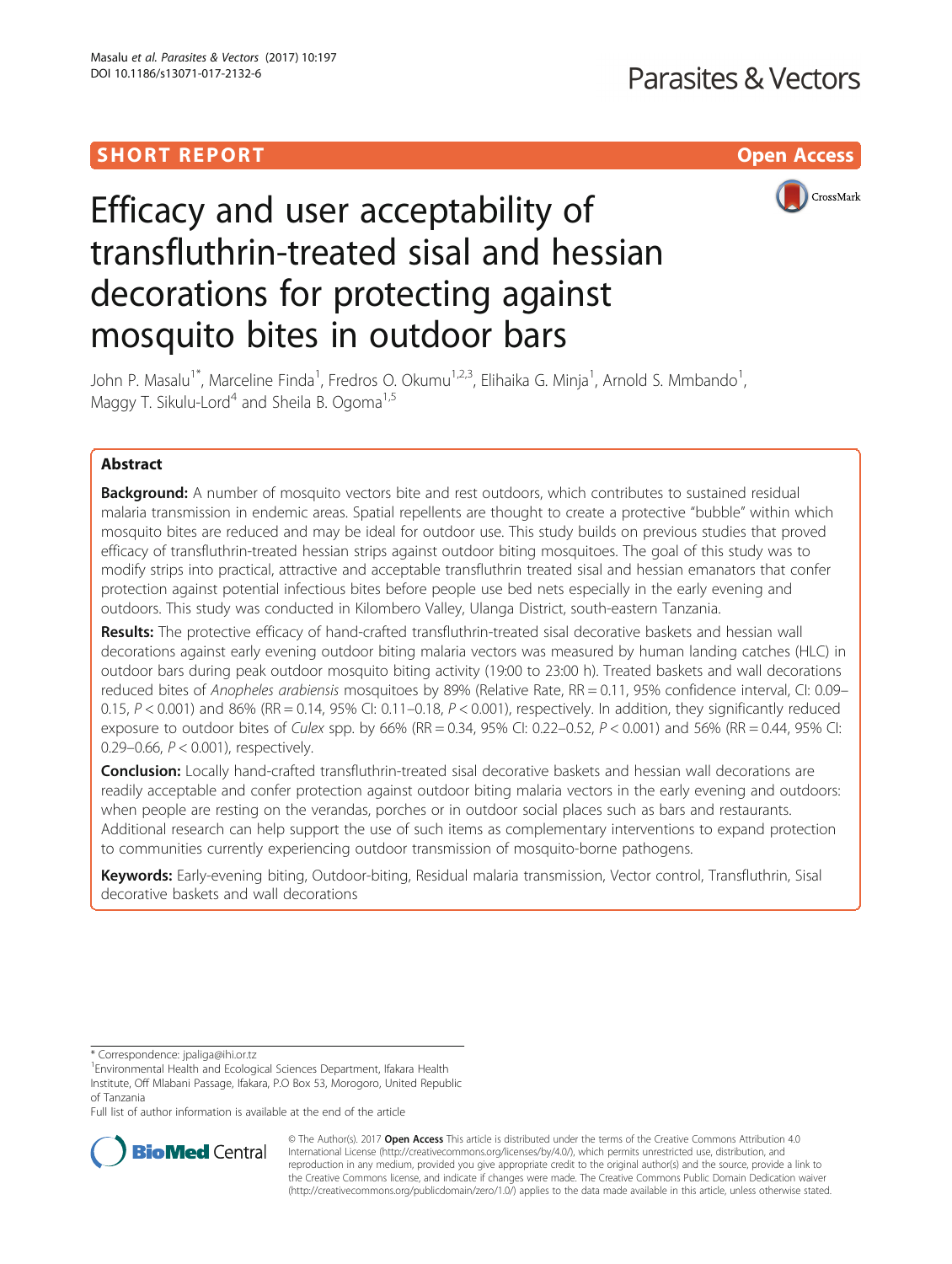## <span id="page-1-0"></span>Background

Malaria elimination is undermined by residual transmission sustained by populations of mosquitoes that are less susceptible to insecticides used on long lasting insecticidal nets (LLINs) and indoor residual sprays (IRS) [[1\]](#page-7-0). Progress towards elimination is further frustrated by increased outdoor biting and resting mosquitoes which preclude sufficient contact with lethal LLINs and IRS [[2](#page-7-0)–[4](#page-7-0)].

Novel, low-cost, scalable vector control tools that confer protection against early-evening indoor and outdoorbiting mosquitoes are urgently needed. Other than topical repellents [[5, 6\]](#page-7-0) and protective clothing [\[7\]](#page-7-0), spatial repellents can be used in the early evening and throughout the night when LLINs are not in use. Apart from their toxicity, volatile airborne insecticides such as transfluthrin incapacitate mosquitoes and prevent them from locating hosts and obtaining blood meals [[8](#page-7-0)] and are referred to as spatial repellents. Examples of spatial repellent delivery formats include pyrethroid-treated mosquito coils, vaporizer mats, aerosols, and paper strips as well as traditional practices such as burning and smoldering plants [\[9](#page-7-0)]. Efficacy of these tools is dependent on a number of factors including regular compliance by users and duration of efficacy. Efficacy of some repellent emanator products lasts a few days or weeks creating the need for frequent replacement or retreatment of substrates with insecticides which may be impractical and costly in rural settings [[10](#page-7-0)–[12](#page-7-0)]. Affordable, long-lasting passive emanators that ideally create a mosquito free "bubble" that could protect a number of people found outdoors are required.

Recently, a new low-technology tool transfluthrin emanator comprising natural fiber hessian strips was shown

to reduce human exposure to outdoor-biting malaria by more than 90% [[10](#page-7-0), [13](#page-7-0), [14](#page-7-0)]. Although the previous format proved efficacious, the user was confined within 1 m<sup>2</sup> area by a hessian strip  $(4.0 \times 0.3 \text{ m})$  hang on wooden poles to create the square space [\[10](#page-7-0)] which was not practical for everyday use. The aim of the current study was to modify hessian strips [[10, 13, 14\]](#page-7-0) into practical, attractive, and readily acceptable formats (Fig. 1a, b) produced locally that can be used outdoors on verandahs, porches, outdoor bars, restaurants and during camping to confer protection against malaria vectors. We developed hand-crafted decorative baskets comprising of transfluthrin-treated sisal pieces enclosed in colorful Maasai beads and welded iron frames (Fig. 1a) 0.6 m in diameter and sisal wall decorations  $0.4 \times 0.7$  m with flags of local Tanzanian football team (Fig. 1b) attached on the iron frame. Efficacy of these prototypes against outdoor mosquitoes was measured in bars using human landing catches (Fig. 1d), in Lupiro village in Ulanga District, south-eastern Tanzania. In addition, we assessed issues that influence user acceptability and uptake of transfluthrin-treated sisal baskets and wall decorations as vector control tools using focus group discussions.

## Methods

#### Study area

The study was conducted in Lupiro village (8.385°S, 36.670° E), Ulanga District, south-eastern Tanzania [\[15\]](#page-7-0) where annual rainfall is 1200–1600 mm with temperature ranging between 20.0 °C and 32.6 °C [\[15\]](#page-7-0). Experimental bars were located adjacent to rice irrigation farms characterized by high mosquito densities all year round. Previous bed net mass distribution campaigns within this region [[16](#page-7-0)] have

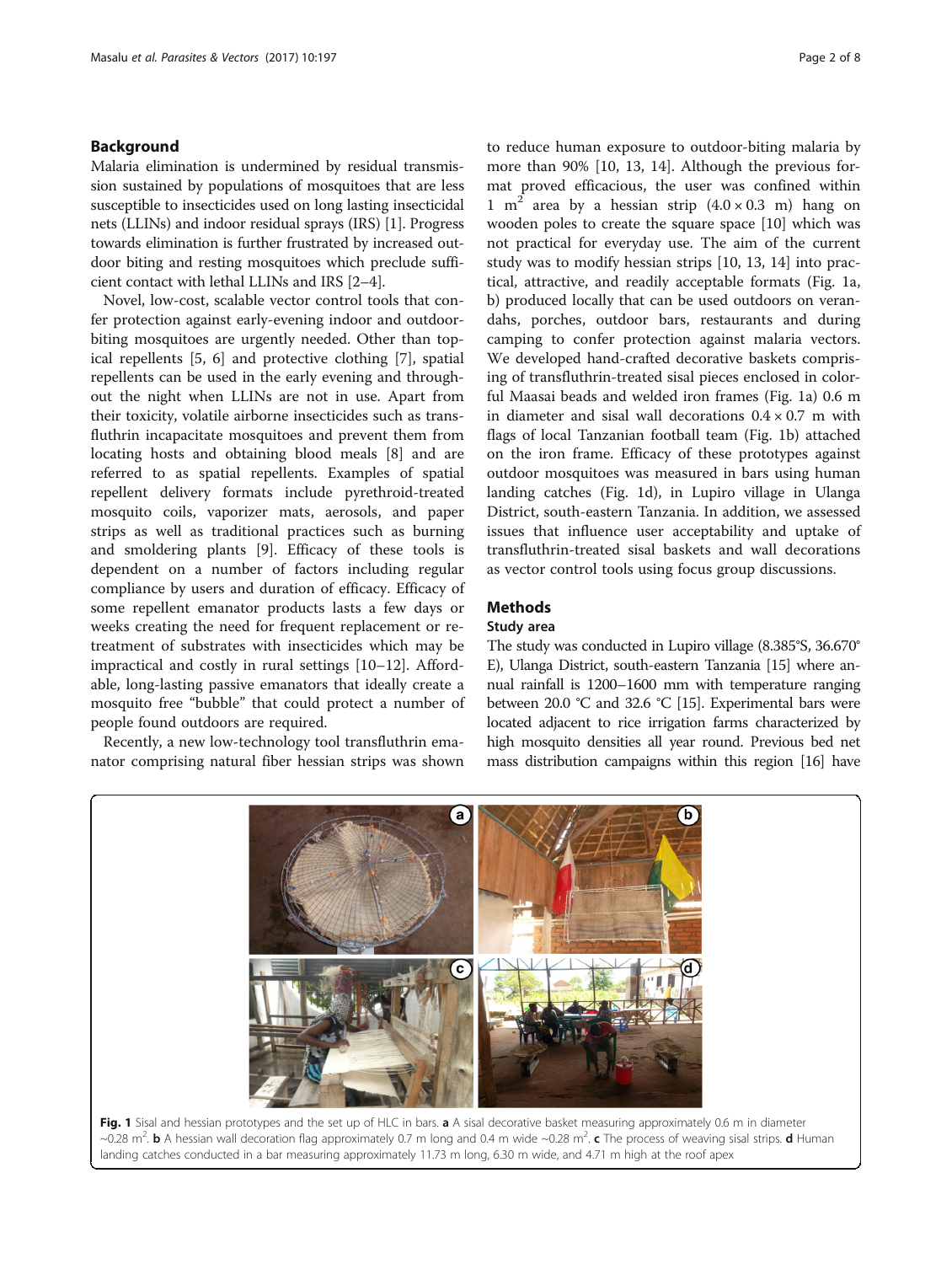successfully reduced Anopheles gambiae (sensu stricto) population densities leaving An. arabiensis and An. funestus (sensu lato) mosquitoes as the main vectors [\[17](#page-7-0)–[19\]](#page-7-0). A previous study indicated that An. arabiensis mosquitoes in this area were less susceptible to permethrin, lambdacyhalothrin and deltamethrin [\[20\]](#page-7-0).

#### Local experimental bars

Experiments were conducted in 3 local outdoor bars during normal business daily working hours. Two of the bars had iron roofs while one was grass thatched. The walls were open including poles that supported the roofs. The bars were approximately 11.73 m long, 6.30 m wide, and 4.71 m high at the roof apex.

## Preparation of transfluthrin-treated fabrics and enclosing frames

Sisal and hessian fabrics  $0.28 \text{ m}^2$  each were treated with 5 ml technical grade 97% transfluthrin (Shenzhen Sunrising Industry Company, Shenzhen, China), detergent Axion® (Colgate-Palmolive (E.A) Ltd, Nairobi, Kenya) and water as previously described [\[10, 13](#page-7-0), [14](#page-7-0)]. Control sisal and hessian pieces were soaked in a mixture of water and detergent only. All sisal formats were enclosed in welded iron frames baskets comprising of colorful Maasai beads (Fig. [1a\)](#page-1-0) while hessian pieces were enclosed in a rectangular iron-welded metal frame along with untreated flags of local Tanzanian football teams attached on it (Fig. [1b\)](#page-1-0). Iron frames were produced by Mcemuka Handcraft Group in Bagamoyo, Tanzania. The iron frames prevented direct skin contact with the transfluthrin-treated fabric.

## Efficacy of transfluthrin-treated sisal baskets and hessian wall decorations against mosquito bites in outdoor bars

Experiments were conducted between 26 May and 23 July 2015. In order to determine the relative protection of transfluthrin-treated baskets and wall decorations against mosquito bites in outdoor bars, treatments were randomly assigned to bars using a lottery method and thereafter, rotated between bars using a  $3 \times 3$  Latin square design. Treatments included: (i) a control set up comprising untreated sisal baskets and wall decorations; (ii) 5 ml transfluthrin-treated sisal baskets; and (iii) 5 ml transfluthrin-treated hessian wall decorations. Three outdoor bars located approximately 400 m apart were selected in Lupiro village, Ulanga District, south-eastern Tanzania. The treatments were randomly allocated to the bars. Each bar contained 8 pieces of a single treatment (Fig. 2). Wall decorations and baskets were suspended approximately 0.3 m and 1.8 m above the ground (Fig. 2) to target mosquitoes that are attracted to human feet and to maximize contact with low wind speed so as to ensure maximum dispersion of the active ingredient within bars. After each experimental night (19:00–23:00 h), treatments were removed from the bars and stored in separate experimental huts with mean temperature 29.6 °C during the day and 26.4 °C at night, while mean relative humidity was 70.8% during the day and 81.8% at night to avoid cross-contamination between treatments. Experiments were not conducted on the fourth night to allow for wash-out of the active ingredients and to minimize carry-over effect of treatments between bars. A pair of trained male volunteers randomly allocated to each bar by choosing pieces of

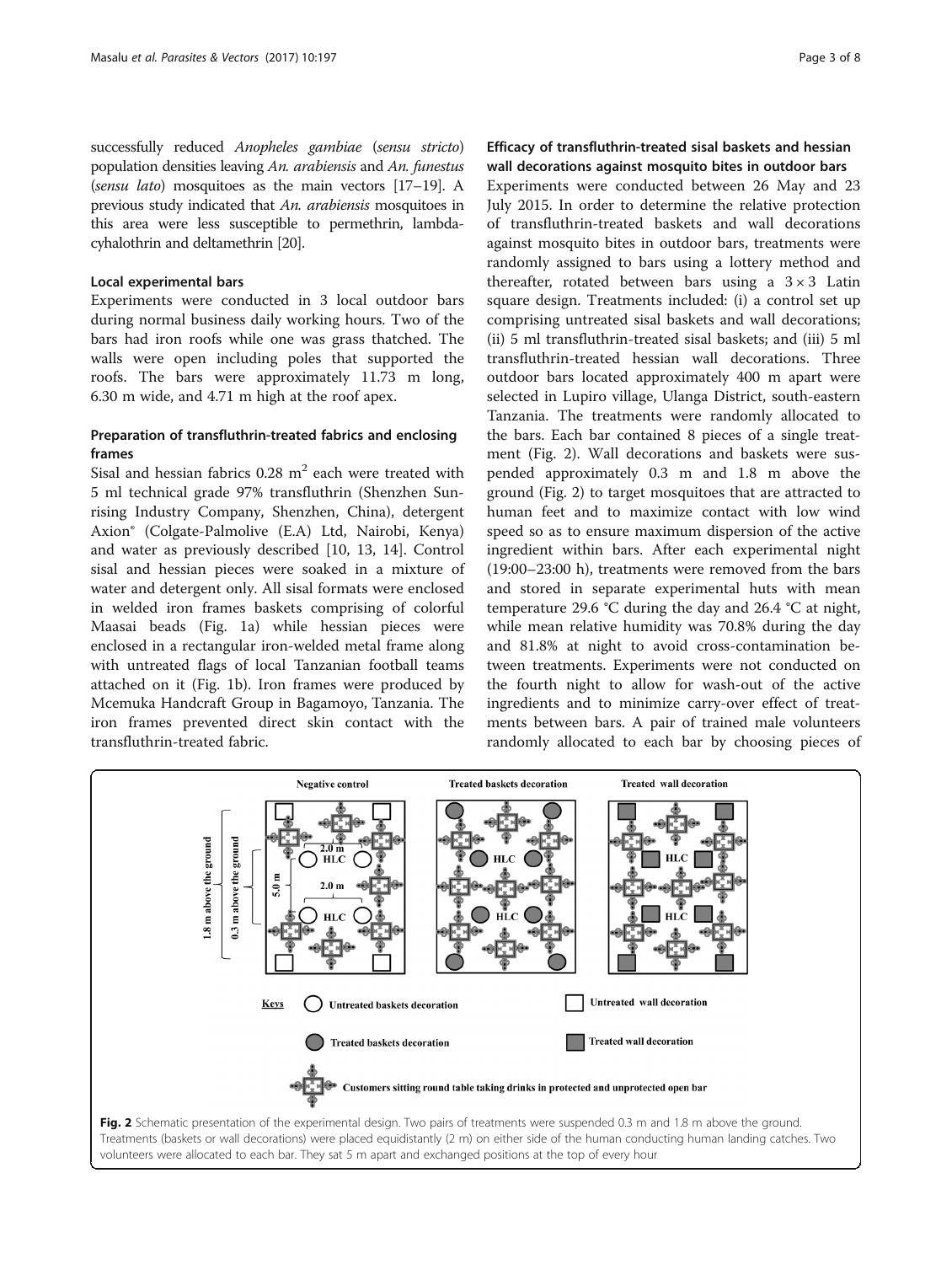paper with bar identifier numbers conducted human landing catches from 19:00 to 23:00 h and changed positions (5.0 m apart within the bar premise) at the top of every hour (Fig. [1d\)](#page-1-0). Therefore, a total of 6 volunteers collected mosquitoes simultaneously each night. In addition, volunteers counted the number of people present in each bar at the end of every mosquito collection hour. Volunteers moved between bars every night in pairs following a  $3 \times 3$  Latin square design. Mosquitoes collected by each volunteer were morphologically identified to species level each morning: An. gambiae  $(s.l.)$  group and An. funestus  $(s.l.)$  or genus: Culex spp. and Mansonia spp. A sub-sample of An. gambiae (s.l.) and An. funestus (s.l.) was randomly selected and stored in micro-centrifuge tubes containing silica gel for further species identification by polymerize chain reaction (PCR) [[21, 22\]](#page-7-0). Experiments were repeated five times over a total of 45 experimental nights, each time with freshly treated items.

## Acceptability of transfluthrin treated sisal and hessian decorative items by bar owners and regular customers through focus group discussions

Focus group discussions (FGDs) were used to evaluate two themes: (i) knowledge of participants regarding the burden of mosquito bites and malaria prevention; and (ii) perception towards effectiveness of transfluthrintreated sisal decorations in reducing mosquito bites and malaria transmission. A total of 3 FGDs were held in Lupiro village with bar workers and regular customers who visited experimental bars between 26 May and 23 July 2015. Purposive sampling was used to select focus group participants. All participants were adults and permanent residents of Lupiro village. They included frequent customers or employees at selected local experimental bars. The discussions were semi-structured; the facilitator asked a question and the participants discussed knowledge, views and comments. The discussions were facilitated by two social scientists; a note taker and an assistant. The purpose of the discussions was explained and verbal and written informed consents were obtained from the participants. Discussions were all conducted in the local language (Swahili) and lasted between 40 and 60 min each.

#### Data analysis

Reduced outdoor biting rate was determined by comparing mean mosquito catches by HLC volunteers in bars with transfluthrin-treated items *versus* those bars that had untreated items. The number of mosquitoes was fitted to a generalized linear mixed effects models (GLMMs) with Poisson distributions in R statistical software version 3.1.3, with *lme4* package [\[23](#page-7-0)]. A random effect was fitted for each row of data in order to account for the over-dispersed nature of experimental mosquito count data. Random effects included: date of experiment, volunteer identification code, identity of the bar and number of people in the bar. The treatment (control, treated baskets and wall decorations) was treated as a fixed factor.

Audio tapes were used to record all focus group discussions. A trained anthropologist transcribed verbatim and translated the recordings into English for further analysis. Detailed reports of all the discussions were organized according to emerging themes and trends were summarized. Quotes from participants are presented.

#### Results

## Efficacy of transfluthrin-treated sisal baskets and hessian wall decorations against mosquito bites in outdoor bars Identification of mosquito species

The total number of mosquitoes collected in the bars was 6214. They included 5302 An. arabiensis, 58 An. funestus (s.l.), 7 An. pharoensis, 8 An. ziemann, 828 Culex spp., 10 Mansonia spp., and 1 Coquilettidia spp. Polymerize chain reaction (PCR) for species identification was conducted on 249 An. gambiae (s.l.), with 78.3% (195/249) successful amplifications, that were all identified as An. arabiensis. For An. funestus group, 21 samples were analyzed, with 85.7% (18/21) successful amplifications, of which 77.8% (14/18) were An. funestus (sensu stricto) and 22.2% (4/18) were An. rivulorum.

#### Reduction of mosquito biting rates within outdoor bars

As detailed in Table [1](#page-4-0) and Fig. [3](#page-4-0), both 5 ml transfluthrintreated sisal baskets and hessian wall decorations reduced bites of An. arabiensis mosquitoes by 89% (Relative rate, RR = 0.11, 95% confidence interval, CI: 0.09–0.15,  $P < 0.001$ ) and 86% (RR = 0.14, 95% CI: 0.11–0.18,  $P < 0.001$ ), respectively. In addition, treated baskets and wall decorations reduced exposure to *Culex* spp. bites by  $66\%$  (RR = 0.34, 95% CI: 0.22–0.52, P < 0.001) and 56% (RR = 0.44, 95% CI: 0.29–0.66,  $P < 0.001$ ), respectively. The mean number of people protected per bar per night was 49.

## Acceptability of transfluthrin treated sisal decorative items by restaurant/bar owners and regular customers

The aim of the FGD was to assess the participants' knowledge of malaria burden, its vector and their views and perceptions regarding efficacy of transfluthrintreated sisal/hessian decorations. Each of FGD session had 8 participants ranging in age between 20 and 60 years of age. Seventy-nine percent (19) of the participants were male while 21% (5) were female. Several themes arose during the discussions as explained below.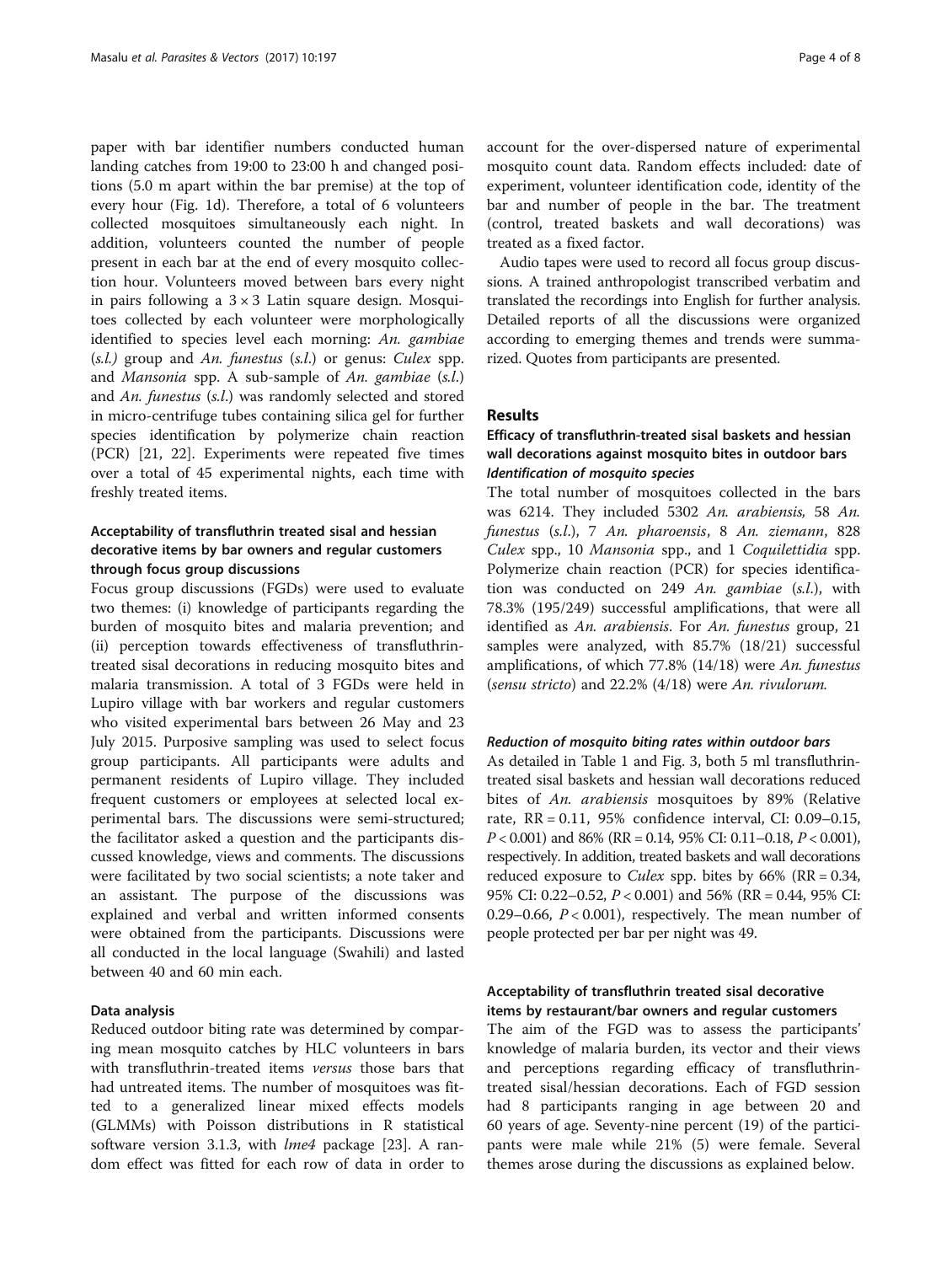| Treatment           | N     | Mean number (adjusted) | 95% CI        | $Z$ -value | $P$ -value |
|---------------------|-------|------------------------|---------------|------------|------------|
| An. arabiensis      |       |                        |               |            |            |
| Untreated bd and wd | 4.079 | 70.16                  | 37.91-130.16  | 13.48      | < 0.001    |
| 5 ml TF bd          | 583   | 8.03                   | 4.29-15.04    | 6.51       | < 0.001    |
| 5 ml TF wd          | 640   | 9.98                   | 5.34-18.65    | 7.22       | < 0.001    |
| Culex spp.          |       |                        |               |            |            |
| Untreated bd and wd | 370   | 5.06                   | $3.19 - 8.01$ | 6.91       | < 0.001    |
| 5 ml TF bd          | 233   | 1.71                   | $1.02 - 2.86$ | 2.05       | 0.040      |
| 5 ml TF wd          | 225   | 2.23                   | $1.37 - 3.64$ | 3.21       | < 0.001    |

<span id="page-4-0"></span>Table 1 Mean collection of mosquitoes per person per night between bars that had transfluthrin treated and untreated sisal decorative items

Abbreviations: N total number of mosquitoes collected, CI confidence interval, bd basket decoration, wd wall decoration, TF transfluthrin

## Children are at a higher risk of suffering from malaria

Participants seemed to be fairly informed about who bore the heaviest burden of the disease. They stated that children were at the highest risk: "The proportion of children taken to the hospital is so much higher than that of adults going for malaria treatment. This disease is especially harder on children than adults." The reasons given varied from low immunity, small size, difficulty in warding off mosquitoes and lack of knowledge of symptoms of malaria.

## Poverty largely contributes to persisting malaria transmission

Participants were in agreement that poverty played a big role in maintaining high levels of malaria transmission: "Even now if you go around you will find that there are a lot of people with no mosquito nets because they cannot afford them. This leaves even the children unprotected. Children do not have to be in bars at night to be at risk of malaria transmission." Lack of knowledge on prevention methods was also mentioned as another barrier.

### Malaria is spread by a female mosquito

Most of the participants were in agreement that malaria was transmitted by female Anopheles mosquitoes, and that in order for the mosquito to infect a healthy person, it had to have bitten a person infected with: "If someone has malaria, and mosquitoes bite them, they then carry malaria parasite from that person. These mosquitoes can pass on those parasites to other people through bites. That is how I understand malaria spreads." They mentioned that mosquitoes preferred breeding in places with water, where people fetch water and in little ponds and bushes.

#### Bed nets are the major protection methods

Participants mentioned that bed nets were the main method used to protect against mosquito bites: "At home I make sure that I sleep under the  $[mosquito]$  net." "At home I make sure that my family uses nets every night, even when it is too hot. That is what most other people use too. We are given nets for free sometimes, and sometimes the price is reduced, then almost everyone has a net." Other personal protection methods mentioned

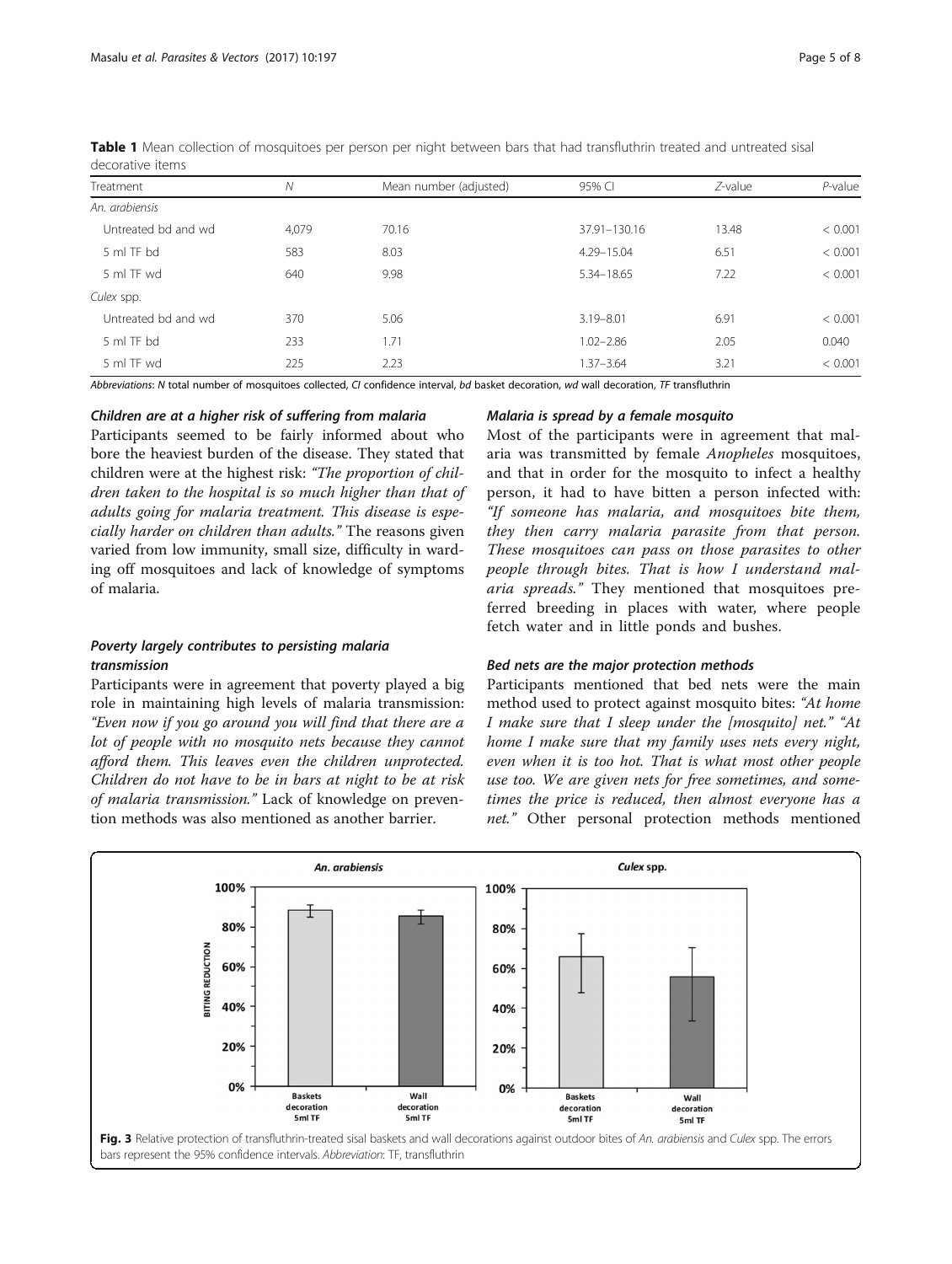included: long-sleeved clothing and topical repellents: "When I go out at night sometimes I use the Chinese topical mosquito repellents. But I don't know how good it is, or if it has other effects. Other times I just wear long sleeve clothing." Keeping the environment clean and cutting grass to reduce mosquito breeding and resting sites was also mentioned.

## Non-peridomestic nighttime activities put people at an increased risk of getting malaria

Participants mentioned that people who were more likely to be outside at night were at the highest risk. They mentioned farmers (during the farming seasons), night guards, night sex workers and people living close to mosquito breeding sites. The participants mentioned that some events such as funerals, parties and other gatherings increased exposure to mosquito bites and malaria transmission. Clothing worn by women also increased their exposure to bites. Some comments from participants include: "What I understand is that mosquitoes like any place with a gathering of people. Mosquitoes are not as dumb as we think; they know where they can get food, so they follow people." "Mosquitoes like where there are a lot of people; they know that they can get blood from at least one person."

## Perception towards effectiveness of transfluthrin-treated sisal decorations in reducing mosquito bites and malaria transmission

All participants had positive comments regarding transfluthrin-treated sisal baskets and hessian wall decorations. They expressed that since the introduction of the transfluthrin-treated sisal baskets and hessian wall decorations; they could sit and work in peace, with no disturbance from mosquitoes. The customers stated that they enjoyed their evenings and nights while bar workers remarked that they could work all night without being bothered by mosquitoes. Anecdotes describing participants' observations of changing mosquito biting pressure with transfluthrin treated and control prototypes. "I do not know how it works, but that is okay, because there are no mosquitoes. Before having this trap I would go home with very itchy feet from mosquito bites. In the morning I would wake up with many bumps from mosquito bites. But now I can sit peacefully and enjoy my drink." "Since they put it there - at my bar, I am no longer bothered by mosquitoes. My customers are grateful too, that they can enjoy their drinks."

They indicated that decorations would be more effective in places with gatherings of people, mostly in places where people were likely to be found sitting in one place for long periods of time. Some of the places mentioned were churches, mosques, restaurants, markets, bars,

night clubs and during parties or funerals: "A trap like these would be greatly useful in weddings, or in funerals. In places like these people are either very sad or very happy, many are not conscious of mosquitoes around them. It would be great to have something like this that protects people throughout."

Participants had different views regarding the mode of action of transfluthrin-treated baskets and wall decorations. Some thought they attracted and killed mosquitoes while others thought they repelled mosquitoes, and some did not know how they worked. Some comments from some of the participants include: "This thing confuses me. I sit close to it many times to see if it actually works, and I think it does because mosquitoes do not bother me. But what I do not understand and I have even asked the people who come, is that, if you bring this trap to chase away mosquitoes, then why are you sitting here still trying to catch the mosquitoes? I do not understand this." "It chases mosquitoes away. It has mosquito repellent in it." "I do not think this thing repels mosquitoes. I see they put it there at the bar, and then there are people who come with buckets to collect mosquitoes. I watch them, and every day I see they catch mosquitoes. So then I know that this thing does not repel mosquitoes because if it did, then how come those people still catch mosquitoes?"

Overall all the people interviewed expressed that they would like to own one of the decorations for use at homes, especially in the evening hours when most of the household members were outdoors for various reasons. Some of the responses included: "I would very much like to have this in my house. It looks good in the living room, and it protects you. I would like to own it." "I cannot think of anyone who would not want to have one of these decorations. There is not a single person here who will say that he has never had malaria, or who sees not know what it feels like to have malaria, or have a child sick of malaria. I would be very happy to have something like this to protect me and my family, especially on days when it is too hot to use a net."

## Improvement of the sisal decorations: Make it attractive and safe

When asked about how to improve the treated decorations, many respondents said that the decorations were good as they were because they seemed to be efficacious. However, a few respondents suggested improving the outlook of the decorations: "As my friends have said, these traps are best in places where people gather, like in bars or churches. In places like these people like to be in appealing environment, so it would be great if you could make them look good so that people can look and admire them."

Others preferred fabric made decorations rather than wire frames that could possibly increase the risk of accidents: "These traps are placed in areas where people meet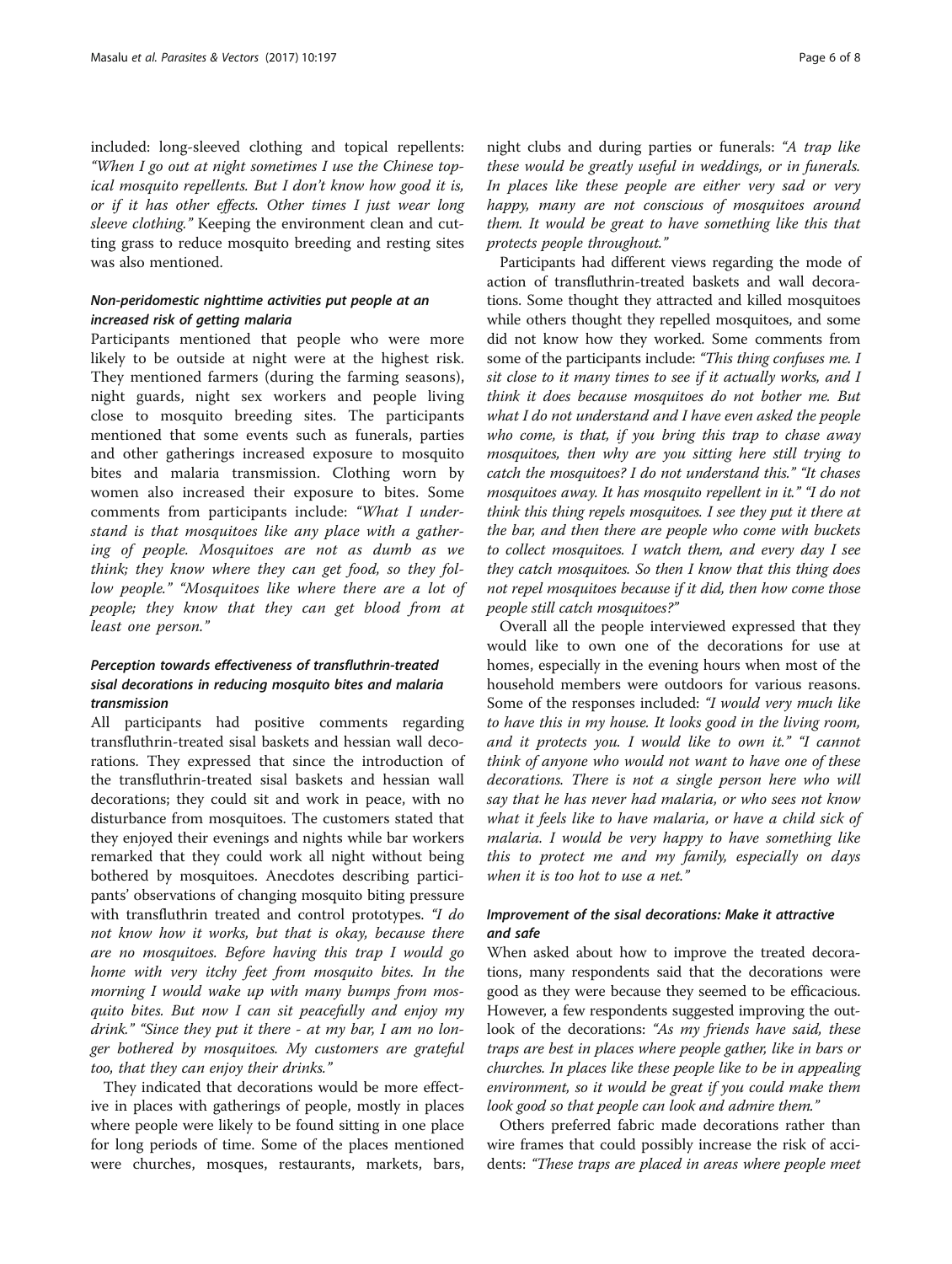and drink. Anything can happen in these environments; people may get into fight and use these as weapons, or someone may fall in it and get scratched. So if possible it would be great if you could make them with materials that are not wires, like wood, plastic or other things."

### **Discussion**

The present study demonstrated that transfluthrintreated decorative baskets and wall decorations reduced exposure to bites of An. arabiensis and Culex spp. mosquitoes by more than 80 and 60%, respectively (Fig. [3](#page-4-0)). Moreover, both treatments demonstrated reduction in mean biting rates for about nine folds and three folds for An. arabiensis and Culex spp. mosquitoes respectively (Table [1](#page-4-0)). This study highlights the potential of hand-crafted transfluthrin-treated sisal/hessian baskets and wall decorations for use against potential malaria vectors and nuisance bites in bars and similar outdoor settings such as verandas, porches and during outdoor camping. Other studies reported efficacy of metofluthrintreated emanators against outdoor-biting Culex spp. mosquitoes in Indonesia lasting 11–15 weeks [\[24](#page-7-0)]. Short-term efficacy of emanators requires frequent re-treatment of substrates with the insecticides or replacement which may be costly for people living in low-middle income countries. Luckily, the long-term protective efficacy of treated hessian fabric spanning over a year has been proven [\[14](#page-7-0)] implying that these prototypes may be affordable. Nevertheless, further studies that analyze the costbenefit of the production and use of these prototypes in different communities should be prioritized.

Efficacy of repellent products depends on acceptance, uptake and compliance by users [[11](#page-7-0), [12](#page-7-0), [25](#page-7-0)]. The current study aimed to improve the initial prototype [[10](#page-7-0), [13, 14](#page-7-0)] into attractive, readily acceptable practical formats by crafting attractive colorful decorations that also reduce mosquito bites. It was evident from the FGDs that participants found the new prototypes acceptable, appealing and efficacious in terms of protection from mosquito bites. Interestingly, they clearly noted the reduction in mosquitoes biting pressure in bars that had treated and untreated decorations. The perceived difference is attributed to rotation of treated and untreated prototypes between bars. However, the mechanism by which the prototypes reduced bites was not well understood. Some of the participants thought they either repelled or attracted mosquitoes that were then trapped by HLC. This confusion is likely to have been brought about by the fact that we conducted HLC in bars during efficacy evaluation. Despite lack of the scientific knowledge on the mode of action of the sisal/ hessian decorations, participants were in agreement that these items reduced exposure to bites. However, suggestions to improve their appearance and safety were made.

Approximately 49 customers were in selected study bars each night during experiments. This implied that the treated baskets and wall decorations conferred area wide protection to customers as was confirmed by reduction of mosquitoes captured by HLC conducted in bars and also the perceived reduction of bites as confirmed by FGDs. This is consistent with the previous study which indicated that transfluthrin-treated hessian strips reduced exposure to An. arabiensis mosquitoes up to a radius of 5 m [\[14\]](#page-7-0). This indicated that all customers and bar attendants within the bars were protected irrespective of their position.

The sisal decorative baskets and wall decorations used here were produced by local community groups in Tanzania (Fig. [1c\)](#page-1-0). Several communities in East Africa are already earning a living through production of sisalbased household items such as sleeping mats, carpets, door mats and wall decorations. Mass production of these products for use against mosquito bites is likely to provide a potential business opportunity for local communities and should be investigated. In addition, further studies to evaluate the cost of producing these prototypes locally or even at industrial level should be conducted.

#### Conclusions

Transfluthrin-treated sisal or hessian decorations could be used to confer protection against outdoor-biting malaria vectors, effectively complementing existing interventions like LLINs and IRS, especially where residual malaria transmission occurs predominantly outdoors. Further studies should be conducted to measure the epidemiological impact of these prototypes as well as determine the cost of production. These tools have potential benefits which include: (i) release of the active ingredient at ambient tropical temperatures therefore do not require external electrical heating or combustion; (ii) protecting multiple users occupying a particular space; and (iii) being readily acceptable by users [[25\]](#page-7-0).

#### Abbreviations

CI: Confidence interval; FGDs: Focus group discussions; GLMMs: Generalized linear mixed effects models; HLC: Human landing catch; IHI: Ifakara Health Institute; IRS: Indoor residual spraying; LLINs: Long lasting insecticidal nets; mRDT: Malaria rapid diagnostics test; NIMR: National Institute for Medical Research; RR: Relative rate

#### Acknowledgements

We sincerely thank volunteers who conducted human landing catches in outdoor bars as well as field technicians: Severine Ignas Chanja, Cleophas Edga Mgombele and Shaban Amidu Dulango for supervision of experiments and morphological identification of mosquitoes. We are grateful to the bar owners and attendants for their cooperation and for voluntarily allowing us to conduct experiments in their bars. We also thank volunteers who participated in the focus group discussion. We thank laboratory staff at IHI, specifically Francis Tumbo, Faraji Abilah and Saidi Abbasi for conducting PCR analysis for identification of mosquitoes to species level.